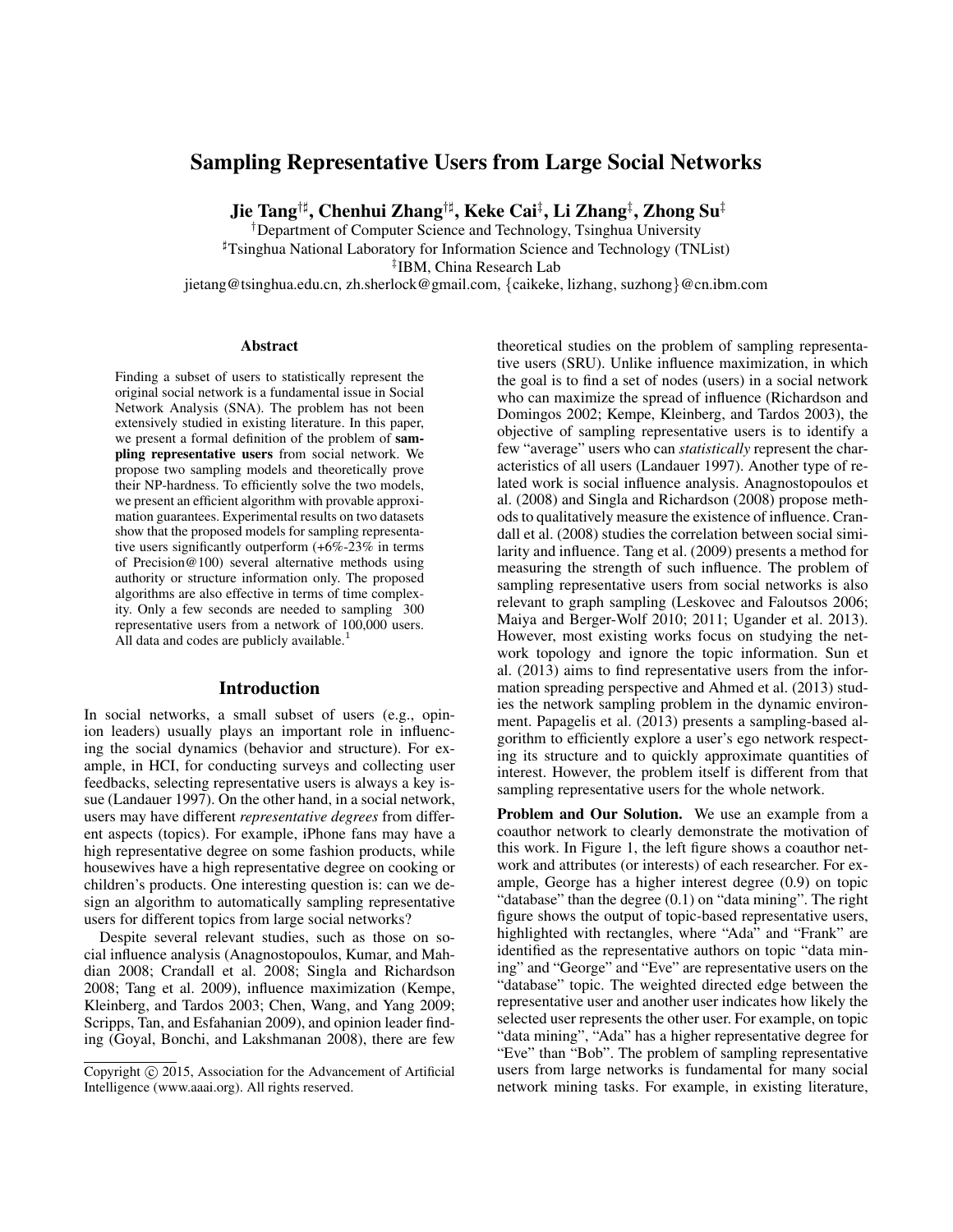

Figure 1: Example of sampling representative users from the coauthor network.

analytic/mining tasks were usually evaluated on a random sampled network. How reliable is the result? It is necessary to design a principled approach to solve the problem.

In this paper, we aim to systematically investigate the problem of sampling representative users from social networks. We formally define the and by linking it to the Dominating Set Problem, we prove that the problem is NP-hard (Cf. Section 3). We design a quality function  $Q$  to evaluate the set of sampled users and develop two instantiation models for estimating the Q function. To approximate the optimal solution, we present efficient algorithms to solve the two models with provable approximation guarantees. Finally, we conduct extensive experiments to demonstrate the effectiveness and efficiency of the proposed models on one coauthor dataset and another microblog dataset.

#### Problem Formulation

Consider a social network  $G = (V, E)$ , where V is the set of users and  $E \subset V \times V$  is the set of directed/undirected links between users. Let  $X_i = [x_{ik}]_{k=1 \cdots d}$  denote a set of attributes (topics) associated with the user  $v_i \in V$ , where d is the number of attributes and  $x_{ik}$  records the value of the  $k^{th}$  attribute of user  $v_i$ . For each edge  $e_{ij} \in E$ , we associate a weight  $w_{ij}$ .

Given this, we can define a function to indicate the representative degree of a subset of users T. More precisely, for any subset  $T \subseteq V$  and a user  $v_i \in V$ , we define the *representative degree* of  $T$  for  $v_i$  on a specific attribute  $a_i$ to be  $R(T, v_i, a_j)$  with a score ranging in [0, 1]. We say T perfectly represents  $v_i$  on attribute  $a_j$  if  $R(T, v_i, a_j) = 1$ . For  $T = \emptyset$ , we have  $R(T, v_i, a_j) = 0$ . If T contains only one user v,  $R(T, v_i, a_j)$  is the degree that v represents  $v_i$ on attribute  $a_j$ . This score is determined by the input networking data and the way to compute the function  $R$ . This formulation is very flexible and can easily incorporate other information. For example, to incorporate the network information, a straightforward method is to treat each node in the network as an attribute and define a neighbor group for each node, i.e., T is equivalent to the set of neighbors for a given user  $v_i$ .

Without loss of generality, there are often two types of attributes. The first type is the numeric attribute. For example, in a coauthor network, an attribute can be the interest degree of a user on a topic. Those people with a higher value are more representative. The second type is the non-comparable attribute, for example, the job title. Intuitively, it is better to select users with different job titles (to cover all values of the attribute). To do this, one idea is to divide all people into different groups according to the attribute value. Then the problem is cast as selecting users to represent each group.

Based on this idea, we can define a group of people with attribute value  $a_{j_k}$  as  $V_k \subseteq V$ . We refer to such a group together with the corresponding attribute as an *attribute group*. We use  $t$  to denote the number of attribute groups and  $G$  to denote the set of all groups, thus

$$
\mathbf{G} = \{ (V_1, a_{j_1}), (V_2, a_{j_2}), \ldots, (V_t, a_{j_t}) \}.
$$

Now we give the definition of representative degree for each attribute group as follows.

Definition 1. *Attribute group representative degree. For an attribute group*  $(V_l, a_{j_l})$   $(1 \leq l \leq t)$ , let

$$
P(T, l) = \sum_{v_i \in V_l} R(T, v_i, a_{j_l})
$$

*be the representative degree of* T *for attribute group*  $(V_l, a_{j_l})$ . We say the attribute group  $(V_l, a_{j_l})$  is represented if all people in  $V_l$  are perfectly represented on attribute  $a_{j_l}$ .

In practice, it might be difficult to find a perfect representation. The representative degree  $P(T, l)$  then quantifies how likely the subset  $T$  can represent all people in  $V_l$  on attribute  $a_{j_l}$ .

Our goal in this paper is to find the representative set  $T$  so that it has the highest representative degree  $P(T, l)$  for all attributes. In general, given a social network  $G$ , the attributes distributions  $X$ , the attribute groups  $G$  and the representative set  $T$ , we can formally define the following problem:

Problem 1. *Sampling Representative Users. Given (1) a social network*  $G = (V, E)$ *, where* V *is the set of users and* E *is the set of directed edges, (2)* d *attributes associated with each user, a desirable number* k *of users to be selected, (3)* t *attribute groups to be represented, (4) a quality function* Q*, how to find the set* T *of* k *representative users with maximal quality? Formally, we have the following optimization problem:*

> $arg max Q(G, X, \mathbf{G}, T).$  $T\subseteq V, |T|=k$

## Proposed Models

In this section, we first perform a theoretical investigation of the problem of sampling representative users from a social network. We link this problem to the Dominating Set Problem and prove its NP-hardness. Then we develop two instantiation models for the problem.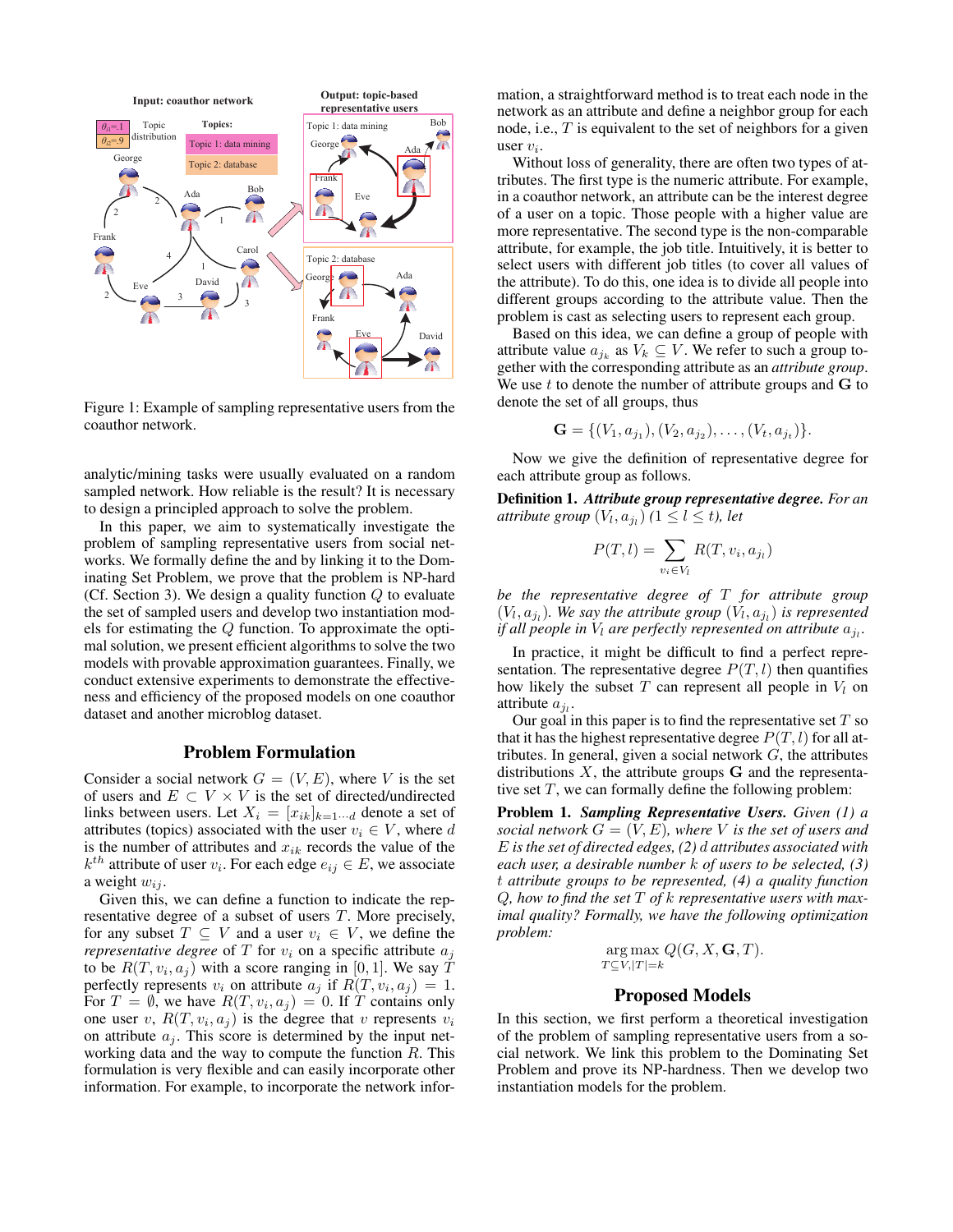### Theoretical Basic

Given a predefined quality function  $Q(G, X, \mathbf{G}, T)$ , the problem of sampling the representative set with maximal quality is referred to as a Q*-evaluated Representative Users Sampling* Problem (shortly Q-SRU). For any specified Q, the Q-evaluated representative users sampling problem is a subproblem of the original representative users sampling problem. The following theorem shows the NP-hardness of this problem.

#### Theorem 1. *For any fixed* Q*, the* Q*-evaluated Representative Users Sampling problem is NP-hard.*

*Proof.* We prove the theorem by a reduction to the Dominating Set Problem (Garey and Johnson 1979; Karp 1972). We construct an instance of the Q-SRU problem as follows:

Consider in a network  $G$ , if there is only one attribute (i.e.,  $a_1$ ) and only one attribute group  $(V, a_1)$ . For  $v_i \neq v_{i'} \in V$ , assign  $R({v_{i'}}), v_i, a_1$  = 1 if edge  $e_{i,i'} \in E$ ; assign  $R({v_{i'}}, v_i, a_1) = 0$  otherwise. For every  $v_i \in V$ , we also assign  $R({v_i}, v_i, a_1) = 1$ . We can see that for a given subset of  $V$ , a person is perfectly represented if and only if the corresponding vertex is dominated. Therefore the Dominating Set Problem is equivalent to the problem of evaluating whether there exists a k-element representative set to represent all users perfectly.

Regarding the quality function,  $Q$  can be rewritten as a t-variable function f taking  $P(T, l)$  ( $1 \le l \le t$ ) as parameters. When every  $P(T, l)$  reaches its maximal value  $|V_l|$ , the value of  $f$  is maximized, and this must be the only maximal point of  $f$  (distinguishable). If we can find the maximal value of  $Q$ , we can accordingly determine whether  $f$  (equal to Q) reaches the maximal value, which allows us to further determine whether there exist a k-element dominating set. Based on this analysis, we can conclude that the Q-evaluated Representative Users Sampling problem is NP-hard.  $\Box$ 

#### Two Sampling Models

In social science, two basic principles to select representative users are synecdoche (in which a specific instance stands for the general case) and metonymy (in which a specific concept stands for another related or broader concept) (Landauer 1997). In effect, we treat one user as being a synecdochic representative of all users, and we treat one measurement on that user as being a metonymic indicator of all of the relevant attributes of that user and all users. Based on the above principles, we can consider many different methods to choose the representative user, such as statistics (Landauer 1997), grounded theory (Strauss and Corbin 1990), political theory (Schuler and Namioka 1993), and design practice. Here, we develop two practical instantiation models: Statistical Stratified Sample  $(S<sup>3</sup>)$  and Strategic Sampling for Diversity (SSD) models.

Model 1: Statistical Stratified Sample  $(S^3)$  Maximizing the representative degree of all attribute groups is infeasible in practice. Some trade-offs should be considered as we may need to choose some less representative users on some attributes in order to increase the global representative degree on all attributes groups.

For each attribute group  $(V_l, a_{j_l}) \in \mathbf{G}$ , we assign a score  $m_l$  ( $m_l > 0$ ) to indicate the "importance" of this group. Usually we can choose  $m_l$  to be related with the size of  $V_l$ . The groups with a higher  $m_l$  value should be better represented. We do not want to finally have an attribute group with only one single user. It is preferable to have some "bias" to select user who can represent large attribute groups. We use a value  $\beta \in (0, 1]$  to denote this bias, and give the following quality function:

$$
Q(G, X, \mathbf{G}, T) = \sum_{(V_l, a_{j_l}) \in \mathbf{G}} m_l \{P(T, l)\}^{\beta}.
$$
 (1)

To explain the "bias" clearly, we consider an extreme but intuitive case: The attribute groups have no intersection  $(V_{l_1} \cap V_{l_2} = \emptyset$  for all  $l_1, l_2$ ), and  $R(T, v_i, a_j) = 1$  if  $v_i \in T$ ,  $R(T, v_i, a_j) = 0$  otherwise. Then for each group  $1 \leq l \leq t$ , the representative degree  $P(T, l)$  is exactly the number of users in both  $T$  and  $V_l$ . Therefore the summation of all  $P(T, l)$  is the fixed value  $|T| = k$ .

For  $0 < \beta < 1$ , by the concave property of function  $x^{\beta}$ , Q reaches the maximal value if and only if  $P(T, l_1)$ :  $P(T, l_2) = m_{{l_1}}^{\frac{1}{1-\beta}} : m_{{l_2}}^{\frac{1}{1-\beta}}$  for any  $1 \le l, l' \le t$ . If we select  $m_l = |V_l|^{1-\beta}$ , the proportion of the selected users from each group tends to be the same. For  $\beta \rightarrow 0$ , the bias is linear in the sense that for every  $1 \leq l \leq t$ , the number of representative users for  $(V_l, a_{j_l})$  is the same proportion of  $m_l$ . For  $\beta = 1$ , the bias tends to infinity in the sense that all the selected users represent the most important attribute group.

Model 2: Strategic Sampling for Diversity (SSD) In this model our goal is the diversification of delegates. When  $k$  is small, diversity means to find some users to cover (having a non-zero representative degree) as many groups as possible. We would ignore this case here, because the users to be selected are usually more than the number of attribute groups so that we can pick one user for each group to insure all groups are covered. Assume that there is a representative set T such that  $P(T, l) > 0$  for every  $1 \leq l \leq t$ . "Diversity" here means that we want to sample users such that we have a balanced  $P(T, l)$  for all attributes (by avoiding extremely large or small  $P(T, l)$ ).

In practice, the size of attribute groups may vary significantly. For a large group  $V_l$ ,  $P(T, l)$  should be also relatively large. The objective is that all these values can be balanced. For example, an extreme case is that all the values are identical or the size of each group is the same. Simply requiring the same distribution is not enough to achieve this goal. Moreover, the practical case is much more complex. Consider the case that every attribute group has the same size and we want all  $P(T, l)$  to be identical. In this case, any representative set is no better than the empty set, which represents every group with a same degree. This is not useful to solve the problem. We still require every attribute group to be well represented, thus we give the following quality function:

$$
Q(G, X, \mathbf{G}, T) = \min_{(V_l, a_{j_l}) \in \mathbf{G}} \{ \lambda_l \cdot P(T, l) \},\tag{2}
$$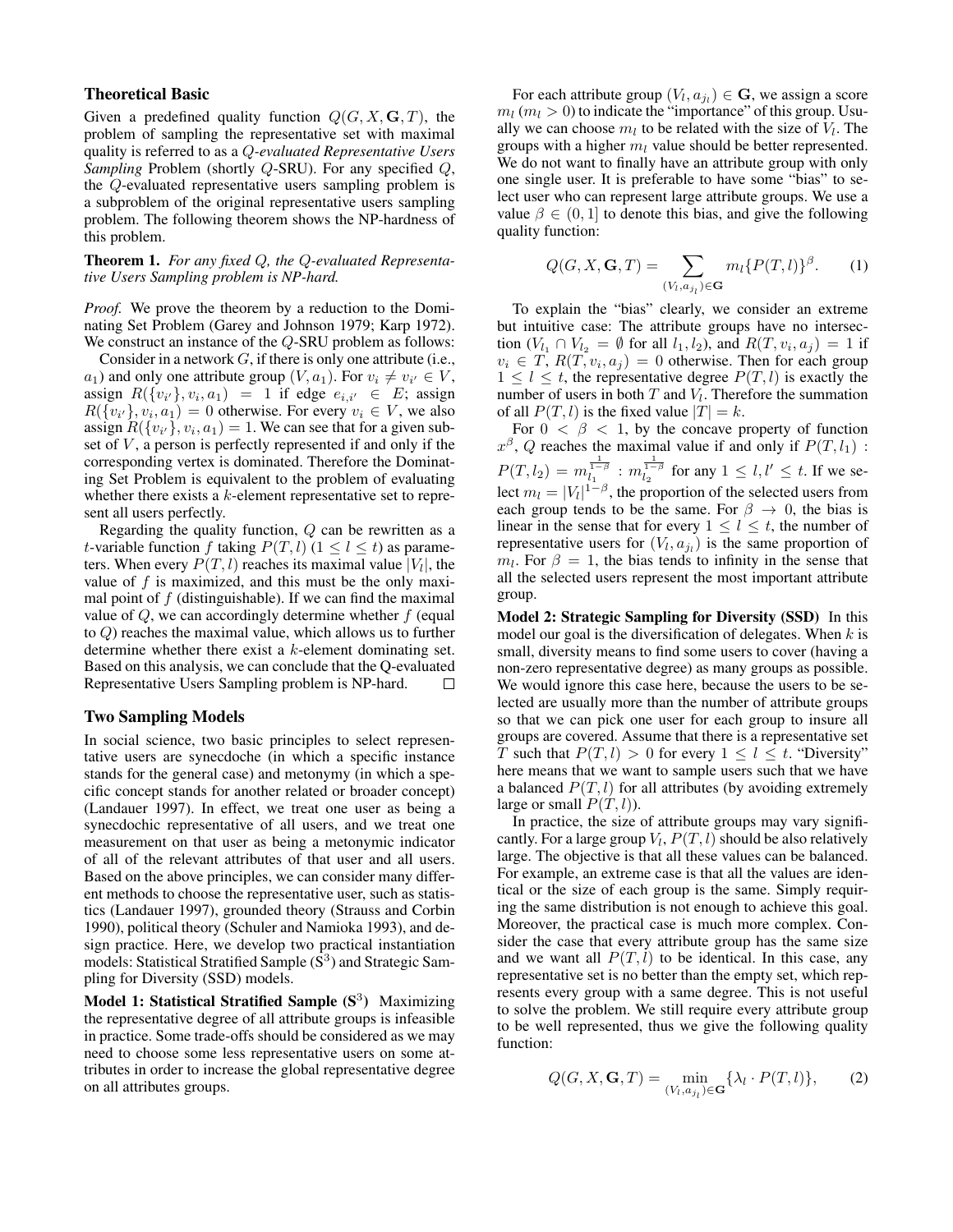**Input:** The set of users *V*; the set of attributes *A*; the attributes values *X*; the values 
$$
R(T, v_i, a_j)
$$
 for every  $|T| = 1$  and  $v_i \in V$ ,  $a_j \in A$ ; the number of users to find *k*. **Output:** A set *T* of *k* representative users.  $T = \emptyset$ ; **while**  $|T| < k$  **do**  $max = -1$ ; **for each**  $v_i \notin T$  **do for each**  $(V_i, a_{j_l}) \in G$  that  $v_i$  can contribute **do for each**  $(V_i, a_j) \in V_i$  that  $R(\{v_i\}, v_{i'}, a_{j_l}) > 0$  **do**  $|$  **foreach**  $v_{i'} \in V_i$  that  $R(\{v_i\}, v_{i'}, a_{j_l}) > 0$  **do**  $|$  **for each**  $v_i \in V_i$  that  $R(\{v_i\}, v_{i'}, a_{j_l}) > 0$  **do**  $|$  **for each**  $v_i \in V_i$  that  $R(\{v_i\}, v_{i'}, a_{j_l}) > 0$  **do**  $|$  **for each**  $v_i \in V_i$  that  $R(\{v_i\}, v_{i'}, a_{j_l}) > 0$  **do**  $|$  **for each**  $v_i \in V_i$  that  $R(\{v_i\}, v_{i'}, a_{j_l})$ ; **end Compute the statement of**  $P(T, l)$ ; **end end end end end end end end**

**Algorithm 1:** Approximate algorithm for  $S^{\circ}$  model.

where  $\lambda_l$  is a positive constant associated with the attribute group  $(V_l, a_{j_l})$ . Usually we choose  $\lambda_l = |V_l|^{-1}$ . We call the attribute group with smallest  $\lambda_l \cdot P(T, l)$  the *poorest group*. The quality function depends on the performance of T for the poorest group.

#### Approximate Algorithms

In this section, we present efficient algorithms with provable approximation guarantee to solve the proposed models.

# Approximate Algorithm for  $S<sup>3</sup>$  Model

We give a greedy heuristic algorithm. Each time we traverse all users and find the one that mostly increases the quality function Q. We use arrays to store how each user is represented on each attribute, and how each attribute group is represented. For the increase in quality achieved by adding a user  $v_i \in V$ , we only need to consider the attribute groups that  $v_i$  can contribute to (at most t) and  $v_i$ 's neighbors (we say  $v_{i'}$  is  $v_i$ 's neighbor if  $R({v_i}, v_{i'}, a_j) > 0$  for some  $a_i \in A$ ) in those attribute groups. The algorithm is summarized in Algorithm 1 and its complexity is  $O(t \times k \times |E|)$ .

Error Bound Analysis: We show that the algorithm can guarantee a  $(1 - 1/e)$ -approximate.

We first consider the submodular property of the quality function defined in Eq. 1. A function  $f: V \to \mathbb{R}^+$  is submodular if for all sets  $S \subseteq T \subseteq V$  and every element  $v \in V$ , it has

$$
f(S \cup \{v\}) - f(S) \ge f(T \cup \{v\}) - f(T)
$$

Function f is monotone increasing if for all sets  $S \subseteq T \subseteq$  $V$ , there is

$$
f(T) \ge f(S)
$$

For a function  $f$  that is both monotonically increasing and submodular, we could add elements one-by-one into a set T. Suppose the elements are  $v_1, v_2, \ldots, v_k$ , and we use  $T_i$  to denote the set of *i*-th step  $\{v_1, v_2, \ldots, v_i\}$  ( $1 \le i \le k$ ). We see that each time we add an element into  $T$ , there is an increment of  $f(T)$ . If some of the previous elements were not added, this increment becomes larger or stays the same. At each step, we choose to add an element  $v \in V$  that maximizes  $f(T \cup \{v\}) - f(T)$ . In this way, we can use a greedy heuristic, that is each time we choose the element that increases  $f(T)$  the most, i.e.,

$$
f(T_2) - f(T_1) \ge f(T_3) - f(T_2) \ge \cdots \ge f(T_k) - f(T_{k-1})
$$

Intuitively, the greedy algorithm can generate a good approximate solution for the problem of sampling a k-element set T that maximizes  $f(T)$ . Suppose the generated set is T and the optimal set is  $T^*$ . We consider the set  $T \cup T^*$ , whose function value is larger than (or worse case equal to) that of  $T^*$  according to the monotonic property of f. We can construct  $T \cup T^*$  as follows: we first use greedy heuristic and add k elements of T into it, then we add elements in  $T^* - T$ one-by-one. We see that for every element in  $T^* - T$ , the increment is not larger than the increment of any element in T. Since  $l \leq k$  there must be  $2 \cdot f(T) \geq f(T \cup T^*) \geq f(T^*)$ . A tighter bound is reported in (Nemhauser, Wolsey, and Fisher 1978). For every monotonically increasing, submodular, non-negative function  $f$  on  $V$ , the set generated by the greedy heuristic is at least  $(1 - 1/e)$  of the optimal solution.

#### Approximate Algorithm for SSD Model

For the SSD model, according to its definition of the quality function, intuitively we can design a greedy algorithm as follows: each time we choose the poorest group, and select a user to increase the representative degree of this group.

Similar to Algorithm 1, we use arrays to store the current values of  $R(T, v_i, a_j)$  and  $P(T, l)$  for every  $v_i \in V$ ,  $a_j \in$ A and  $1 \leq l \leq t$ . At the beginning of this algorithm, all groups are considered to be the poorest. Then we process with greedy heuristics as follows: We combine the procedure of finding the poorest group and the procedure of finding the user to improve this group together. We traverse every user  $v_i$ , and every group  $(V_l, a_{j_l})$  to which  $v_i$  contributes. Then we compute the improvement of  $P(V_l, l)$  by adding  $v_i$ (similar to Algorithm 1). If  $(V_l, l)$  is even poorer than the poorest ever seen, we mark  $v_i$  as the best candidate. If this group is as poor as the poorest group, we consider whether the improvement of  $\lambda_l P(V_l, l)$  is larger than the previous poorest group. If so we mark  $v_i$  as the best candidate. Details of the algorithm and its error bound analysis is omitted for brevity.

### Experimental Results

We conduct various experiments to evaluate the effectiveness of the proposed approach. All data sets, codes, and tools to visualize the mining results are publicly available.  $<sup>1</sup>$ </sup>

<sup>1</sup> http://arnetminer.org/repuser/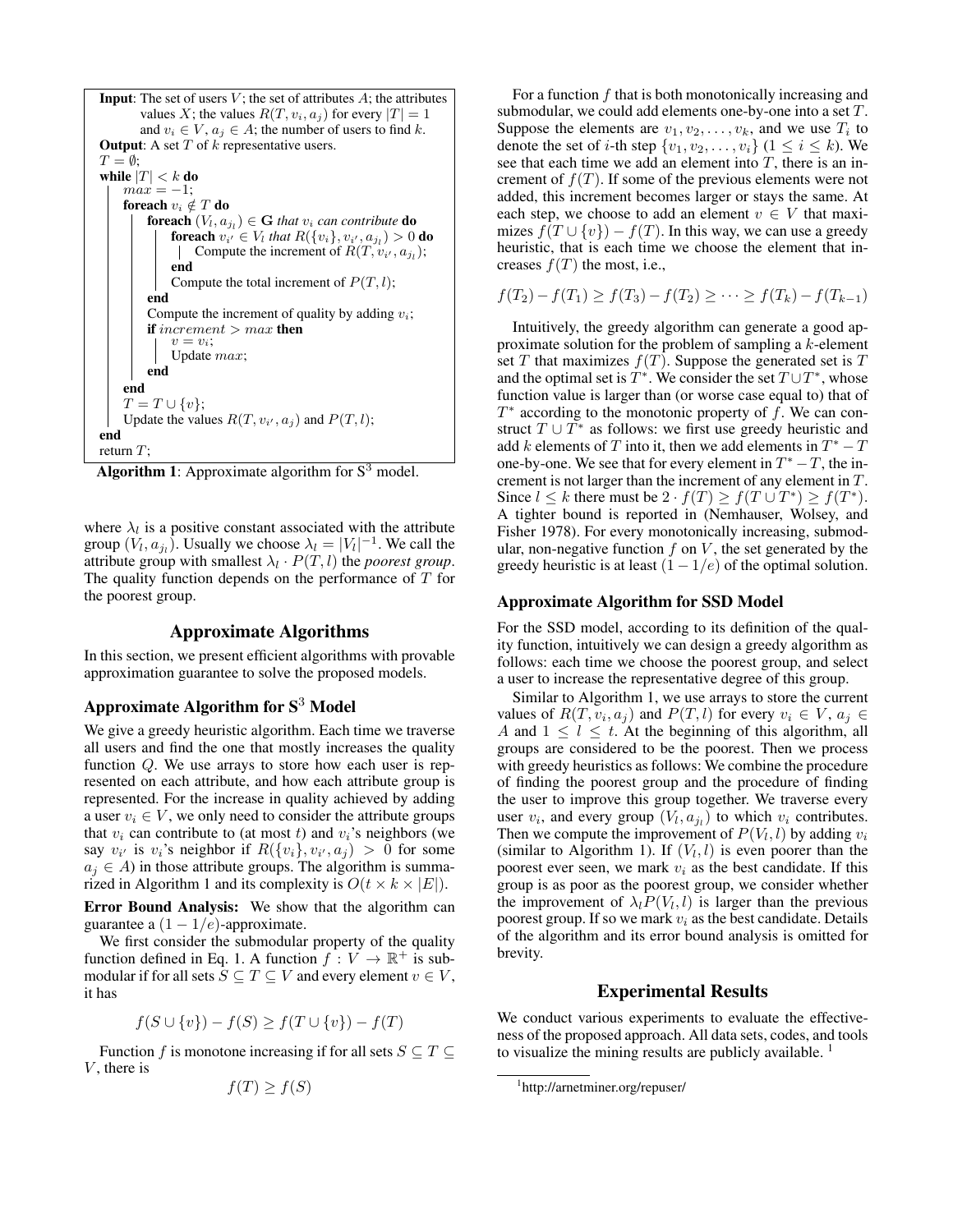## Experimental Setup

Datasets. We perform experiments on two different genres of datasets. The first type is author datasets: DB and DM. Each consists of authors and coauthor relationships extracted from major conferences in a specific domain, where the goal is to find who are representative authors in the corresponding domain. For the Database domain, we extract all authors from papers published on the three major conferences (SIGMOD, VLDB, ICDE) during 2007-2009. In total, we collect 8,027 authors and 23,770 coauthor relationships. For the Data Mining domain, we extract authors from papers published on the three major conferences (SIGKDD, ICDM, CIKM) during 2007-2009. In total, we collect 6,394 authors and 12,454 coauthor relationships.

As for the attributes of authors, we extract keywords from the papers in each dataset. For each author, we then define the value of an attribute as the number of times she/he uses the corresponding keyword in the authored papers. For each dataset, we first downcase all the keywords and then extract 200 most frequently used keywords. For evaluation, it is difficult to find a standard dataset with ground truth. Finally, we take program committee (PC) members of the conferences in each dataset during 2007-2009 as representative users. Typically, program committee members of a conference not only include top experts in a domain, but also include authors with expertise covering all subareas of the domain. Therefore, our goal is to predict who are representative users (PC members of the three major conferences) for the two research domains, respectively. Finally, we collect 291 representative users (by removing those who are not coauthors papers we collected) in the Database dataset and 373 representative users in the Data Mining dataset. Table 1 shows detailed statistics of the two datasets.

The second type of data is a mibroblog network. We crawled the messages from Weibo and classify them by keywords into 4 datasets, namely, program, food, student and public welfare. Then, we extracted the senders and the sender-follower relationships for each message. For program domain, we find 330 messages and collect 19,152 senders as well as 19,225 sender-follower relationships. There are 2,956 messages including 189,176 senders and 204,863 sender-follower relationships in food domain. 859 messages with 79,052 senders and 76,559 sender-follower relationships are collected for student domain while 2,410 messages with 324,594 senders and 383,702 sender-follower relationships are collected for public welfare domain. We consider the basic information of each user as the attributes, including location, gender, registration date, verified type, status, description and the number of friends or followers. All the attributes are classified into several categories denoting by numbers and the value of an attribute is defined as those number. As there is no ground truth for the Weibo data, we mainly use this dataset for evaluating efficiency and qualitative evaluation.

Evaluation Measures, Baseline Methods. For comparison purposes, we define the following baseline methods:

• *InDegree*. It simply takes the number of links as the criteria to select the representative users who have the highest

Table 1: Statistics of the two datasets.

| Dataset     | Conf.         |       |                                                                                   | #representatives |  |  |
|-------------|---------------|-------|-----------------------------------------------------------------------------------|------------------|--|--|
|             | <b>SIGMOD</b> | 3.447 | 9.507                                                                             | 256              |  |  |
| Database    | VLDB          | 3,606 | 8.943                                                                             | 251              |  |  |
|             | <b>ICDE</b>   | 4,150 | #authors   #coauthorships<br>9,120<br>23,770<br>4,898<br>3,452<br>4.921<br>12.454 | 244              |  |  |
| Sum         | ALL           | 8.027 |                                                                                   | 291              |  |  |
|             | <b>SIGKDD</b> | 2,494 |                                                                                   | 243              |  |  |
| Data Mining | <b>ICDM</b>   | 2,121 |                                                                                   | 211              |  |  |
|             | <b>CIKM</b>   | 2,942 |                                                                                   | 205              |  |  |
| Sum         | ALL           | 6,394 |                                                                                   | 373              |  |  |

indegree scores.

- *HITS\_h and HITS\_a*. It applies the HITS algorithm (Kleinberg 1999) to the author networks to calculate two values for each node: *authority* representing a score of authority of the node, and *hub* value representing a score based on the node's out-links to other nodes, thus resulting in two baselines, HITS\_h and HITS\_a. The former selects nodes with the highest hub scores while the latter selects nodes with the highest authorities.
- *PageRank*. It employs the PageRank algorithm (Page et al. 1999) to estimate the importance of each node in a network via a random process. This method selects nodes with the highest PageRank scores as representative users.

In our method, we consider the network information by treating each node as an attribute. We implement all the algorithms C++. In all experiments, we conduct evaluations for all methods in terms of P@10, P@50, P@100, R@50, R@100, and F1-measure (Buckley and Voorhees 2004).

#### Results

We evaluate the performance of the proposed models for sampling representative users on the two datasets. Let  $f_l$  be the total frequency of the *l*-th keyword ( $1 \le l \le 200$ ). We assign  $m_l = f_l^{0.5}$  in the S<sup>3</sup> model and  $\lambda_l = f_l^{-1}$  in the SSD model. The parameter  $\beta$  in the S<sup>3</sup> model is set to be  $\beta = 0.7$ , by tuning from 0.1 to 1 with interval 0.1. We also compare our approach to the baseline methods.

Table 2 and 3 list the results of the comparison methods on the two datasets with the following observations:

High Precision. The proposed models achieve the best performance on both datasets. In terms of P@10, P@50, and  $P@100$ , the  $S<sup>3</sup>$  model significantly outperforms the other methods (+18.0%-28.0% by P@50 for example) on the Database, and performs best as well on Data Mining in terms of P@10, P@50. On the Database the SSD model finally achieves the best accuracy by Precision, Recall, and F1-measure, while on Data Mining  $S<sup>3</sup>$  model achieves the best accuracy.

Precision-Recall Curve. Figure 2 illustrates the precisionrecall curve of the different methods. It can be seen that on the Database dataset, our  $S<sup>3</sup>$  model clearly outperforms the baseline methods. The SSD underperforms the InDegree algorithm when the recall is small, but when increasing the recall, for example up to 40%, the SSD model performs the best, even better than the  $S<sup>3</sup>$  model. On the Data Mining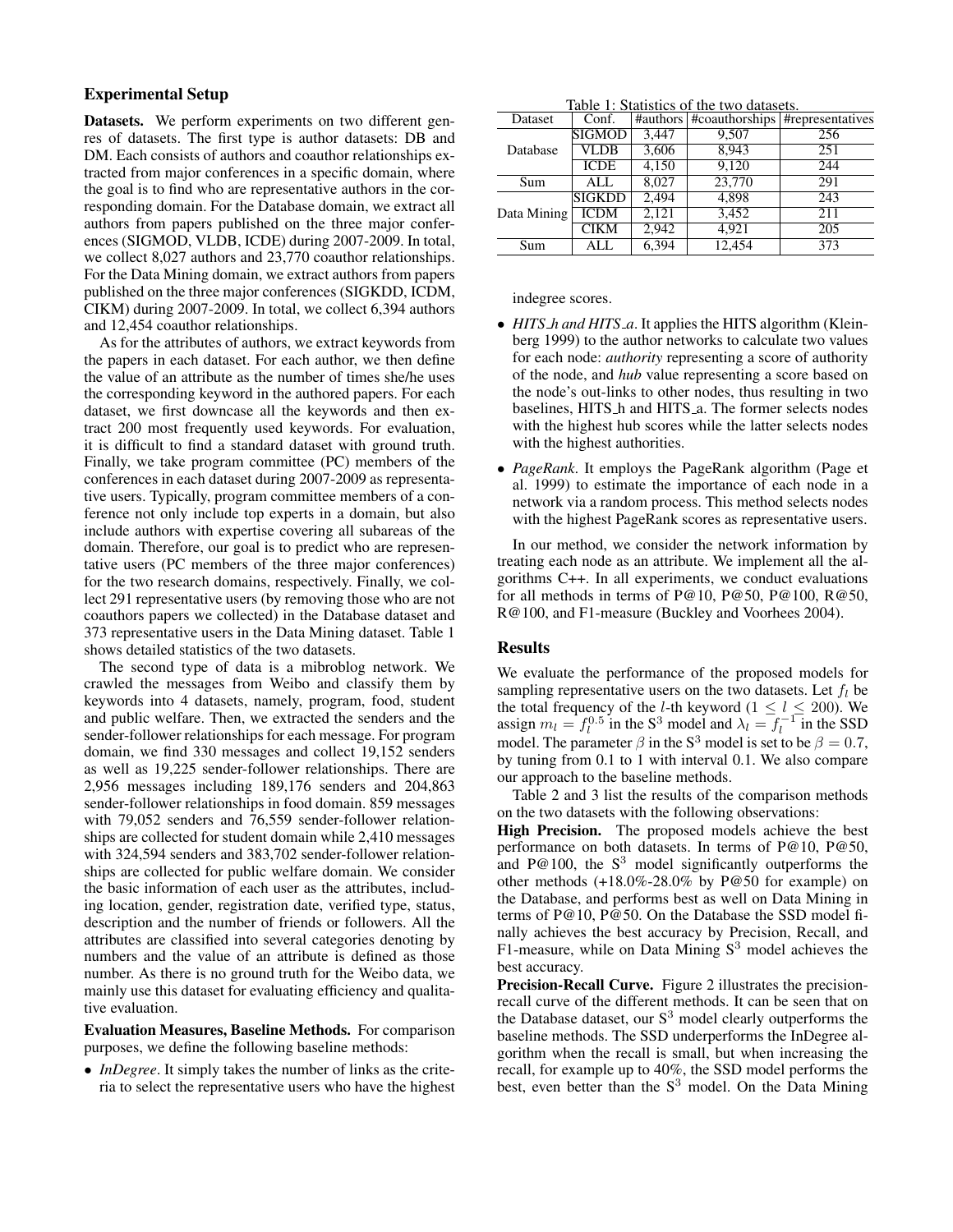Table 2: Performance of different methods on the Database dataset (%). (In Model 1, we set  $\beta = 0.6$ .)

| <b>Methods</b> | $\overline{P}$ @10 | P@50 | $\overline{P@100}$ | R@50 | R@100 | F1   |
|----------------|--------------------|------|--------------------|------|-------|------|
| InDegree       | 50.0               | 36.0 | 40.0               | 6.2  | 13.7  | 33.0 |
| HITS_h         | 40.0               | 30.0 | 27.0               | 5.2  | 9.3   | 20.3 |
| HITS_a         | 30.0               | 30.0 | 30.0               | 5.2  | 10.3  | 24.1 |
| PageRank       | 40.0               | 26.0 | 27.0               | 4.5  | 9.3   | 24.7 |
| $S^3$          | 70.0               | 46.0 | 46.0               | 7.9  | 15.8  | 41.9 |
| <b>SSD</b>     | 10.0               | 36.0 | 39.0               | 6.2  | 13.4  | 32.6 |

Table 3: Performance of different methods on the Data Mining dataset (%). (In Model 1, we set  $\beta = 0.6$ .)

| <b>Methods</b>   | P@10 | P@50 | $\overline{P@}100$ | <b>R</b> @50 | R@100 | F1   |
|------------------|------|------|--------------------|--------------|-------|------|
| InDegree         | 80.0 | 62.0 | 45.0               | 8.3          | 12.1  | 28.4 |
| HITS_h           | 70.0 | 42.0 | 30.0               | 5.6          | 8.0   | 21.4 |
| HITS_a           | 70.0 | 48.0 | 30.0               | 6.4          | 8.0   | 18.8 |
| PageRank         | 50.0 | 38.0 | 30.0               | 5.1          | 8.0   | 24.9 |
| $\overline{S}^3$ | 80.0 | 64.0 | 53.0               | 8.6          | 14.2  | 36.7 |
| <b>SSD</b>       | 20.0 | 32.0 | 22.0               | 4.3          | 5.9   | 22.5 |

dataset, the  $S<sup>3</sup>$  also model clearly performs best. The SSD model starts to perform better when increasing recall.

Efficiency. We further compare the efficiency of the proposed methods with the baseline methods. Table 4 lists the CPU time required by the different methods to find representative users respectively from the coauthor datasets and the Weibo dataset. Our methods are found to be very efficient, for the SSD model only requires 0.54s for Database, 0.74s for Data Mining and 0.67s for Weibo in program domain, and is faster than the  $S<sup>3</sup>$  model.

Effect of Parameter  $\beta$  for  $S^3$ . On both datasets, the  $S^3$ performs the best. We set the parameter  $\beta$  in the S<sup>3</sup> model as  $\beta = 0.7$ . We then analyze how the parameter affects the model performance. We test the performance of the  $S<sup>3</sup>$ model by with the parameter  $\beta$  varied. We found that the model is not very sensitive with  $\beta$ , although the performances of  $S<sup>3</sup>$  with different values for  $\beta$  are a bit different. Generally,  $S<sup>3</sup>$  achieves the best performance on Database at  $\beta = 0.4$ , and on Data Mining at  $\beta = 0.7$ . This confirms the effectiveness of our proposed methods.

Case Study. We demonstrate here the effectiveness of the two proposed models for representative user identification on the Database and Data Mining datasets.

Table 5 shows representative authors found by our methods and one baseline method (PageRank) from the two coauthor datasets. For each dataset, we list the top 10 representative authors found by the different methods (more details about the results is online available.). Compared with the authority-based baseline method (PageRank), our method has several distinct advantages: First, the baseline method can only measure the similarity between nodes, but does not consider the diversity of attributes, which is necessary for the statistical representation. Second, the baseline method cannot tell which users can be represented by a selected representative user on a specific attribute, while our methods have the capacity to do so.



Figure 2: Precision-recall curves of the comparison methods on the Database and Data Mining datasets.

Table 4: Efficiency performance of different methods on the three datasets. The CPU time does not include the time of loading the network data. (Second)

| Methods Database (291) Data Mining (373) $\frac{1}{\sqrt{2\pi}}$ |      |      | <b>Weibo</b> (200) |       |
|------------------------------------------------------------------|------|------|--------------------|-------|
|                                                                  |      |      |                    | Food  |
| InDegree                                                         | 0.10 | 0.16 | 0.01               | 0.02  |
| HITS_h                                                           | 2.44 | 1.58 | 0.99               | 45.66 |
| HITS <sub>-a</sub>                                               | 2.44 | 1.58 | 0.95               | 45.60 |
| PageRank                                                         | 6.89 | 2.95 | 0.51               | 18.33 |
| $\mathcal{S}^3$                                                  | 1.68 | 3.62 | 4.45               | 50.71 |
| <b>SSD</b>                                                       | 0.54 | 0.74 | 0.67               | 10.81 |

## **Conclusions**

In this paper, we study a novel problem of sampling representative users from social networks, with the objective of finding a small subset of users to statistically represent all users in the original social network. We formally define this problem and perform a theoretical investigation of the problem, and prove its NP-hardness. Approximate algorithms for the two models have been developed to efficiently choose the set of representative users. Experimental results on two author datasets demonstrate the effectiveness and efficiency of the proposed models.

Acknowledgements. Jie Tang and Chenhui Zhang are supported by National 863 project (2014AA015103), National 973 projects (2014CB340506, 2012CB316006, 2011CB302302), NSFC (61222212), and a research fund from IBM.

Table 5: Example of representative author sampling from the coauthor datasets. From each dataset, we list the top 10 representative users found by the two methods respectively.

| $S^3$                 |                    | PageRank            |                           |  |
|-----------------------|--------------------|---------------------|---------------------------|--|
| Database              | Data Mining        | Database            | Data Mining               |  |
| Jiawei Han            | Philip S. Yu       | Serge Abiteboul     | Philip S. Yu              |  |
| Jeffrey F. Naughton   | Jiawei Han         | Rakesh Agrawal      | Jiawei Han                |  |
| Beng Chin Ooi         | Christos Faloutsos | Michael J. Carey    | Jian Pei                  |  |
| Samuel Madden         | ChengXiang Zhai    | Jiawei Han          | <b>Christos Faloutsos</b> |  |
| Johannes Gehrke       | <b>Bing Liu</b>    | Michael Stonebraker | Ke Wang                   |  |
| Kian-Lee Tan          | Vipin Kumar        | Manish Bhide        | Wei-Ying Ma               |  |
| Surajit Chaudhuri     | Jieping Ye         | Ajay Gupta          | Jianyong Wang             |  |
| Elke A. Rundensteiner | Ming-Syan Chen     | H. V. Jagadish      | Jeffrey Xu Yu             |  |
| Divyakant Agrawal     | Padhraic Smyth     | Surajit Chaudhuri   | Haixun Wang               |  |
| Wei Wang              | C. Lee Giles       | Warren Shen         | Hongjun Lu                |  |